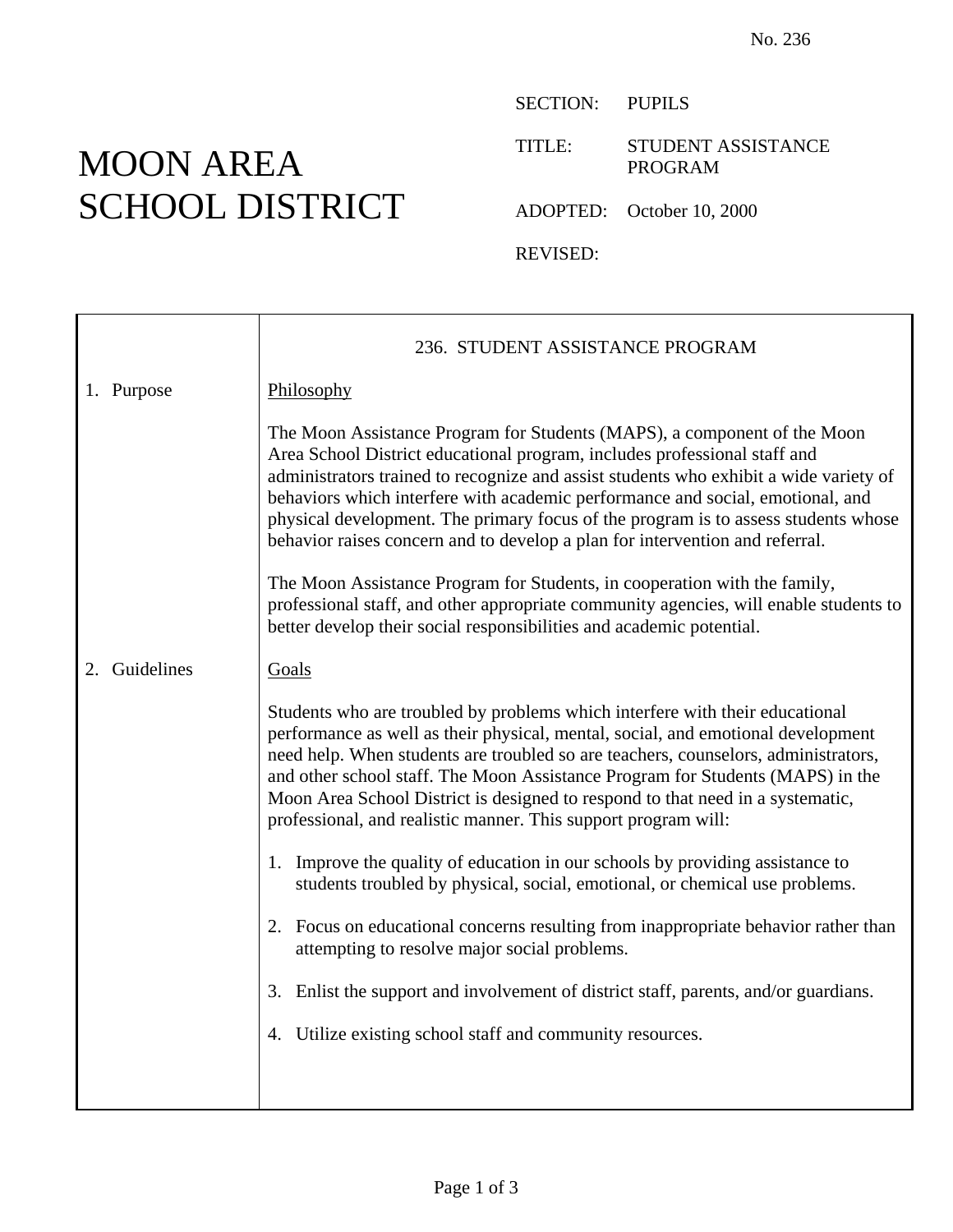| 3. Delegation of<br>Responsibility | The Core Team, together with the school administration, will be responsible for<br>implementing the goals that have been determined for the program. Close<br>cooperation and communication among Core Team members is essential for<br>effective implementation.                                 |
|------------------------------------|---------------------------------------------------------------------------------------------------------------------------------------------------------------------------------------------------------------------------------------------------------------------------------------------------|
|                                    | Specifically, the Core Team will:                                                                                                                                                                                                                                                                 |
|                                    | 1. Receive referrals from:                                                                                                                                                                                                                                                                        |
|                                    | School personnel.<br>a.<br>b. Parent/guardian.<br>Self-referral.<br>c.<br>d. Discipline policy.<br>Drug and alcohol policy.<br>e.                                                                                                                                                                 |
|                                    | Solicit information via:<br>2.                                                                                                                                                                                                                                                                    |
|                                    | Student behavioral forms.<br>a.<br>Parental contact and notification (interview preferred).<br>$\mathbf{b}$ .<br>Student interview.<br>$\mathbf{c}$ .<br>Student assessment questionnaires (use is optional).<br>d.<br>Student background counselor, principals, attendance officer, nurse.<br>e. |
|                                    | Assess information:<br>3.                                                                                                                                                                                                                                                                         |
|                                    | Why was the referral initiated?<br>a.<br>To what extent are these problems observed?<br>b.<br>Is it appropriate to handle this problem though the Moon Assistance<br>c.<br>Program for Students?<br>If not appropriate, direction will be given to the referring party.<br>d.                     |
|                                    | 4. Develop a plan of action:                                                                                                                                                                                                                                                                      |
|                                    | What is the recommendation of the Core Team?<br>a.<br>What are the alternatives for drug related problems and non-drug related<br>$\mathbf b$ .<br>problems?<br>What resources are available in the school and community?<br>c.                                                                   |
|                                    | Conduct a meeting with the parents (student inclusion optional):<br>5.                                                                                                                                                                                                                            |
|                                    | Presentation of the inappropriate behavior and learning problems resulting<br>a.<br>from this behavior.<br>Presentation of the plan of action.<br>$\mathbf b$ .                                                                                                                                   |